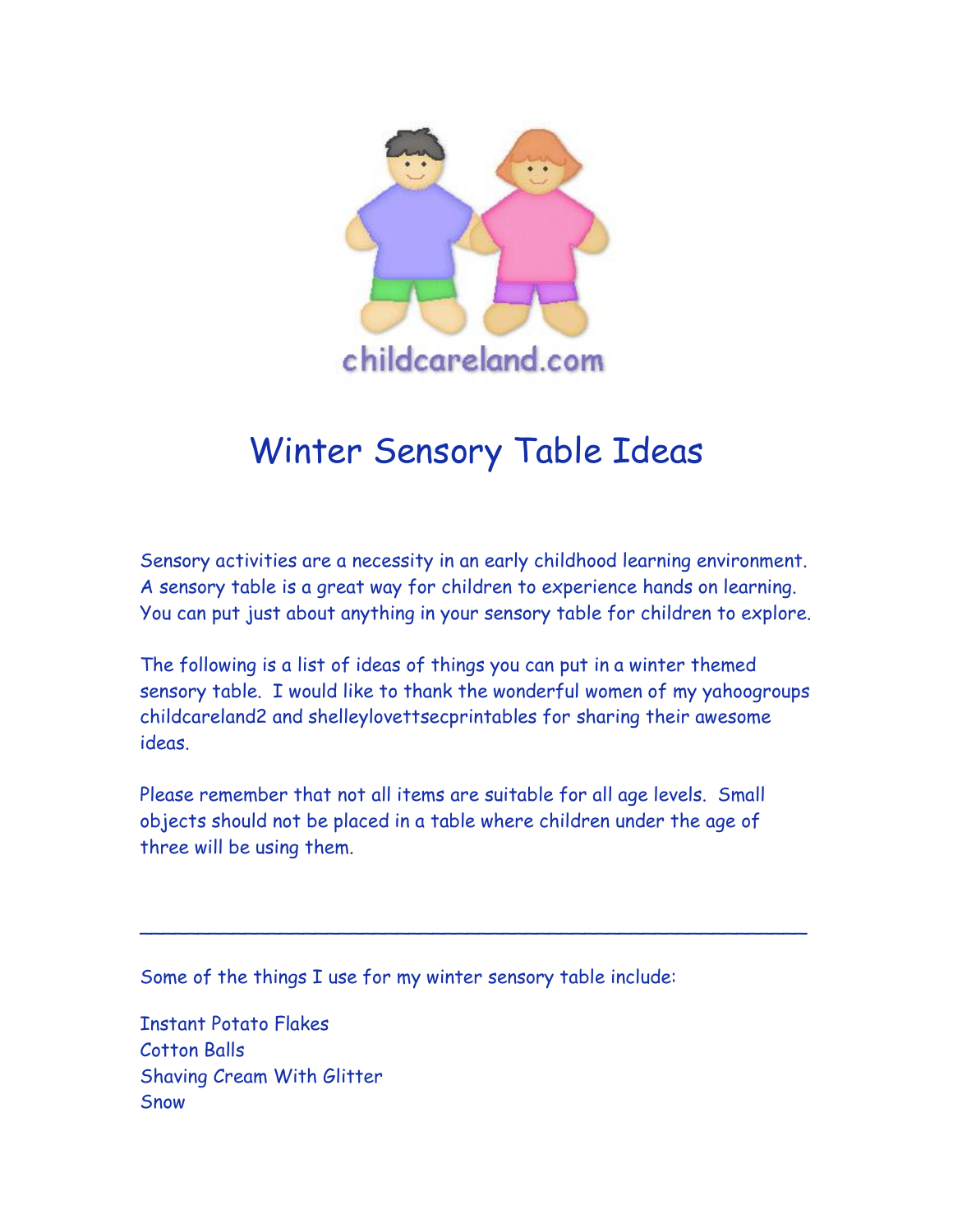Cars and trucks can be added to drive around in the "snow". We also use measuring cups and spoons.

Shelley Lovett childcareland.com

I put shredded paper in our table---then hide different objects in the shredded paper--the objects fit whatever theme we happen to be working on that week or month.

\_\_\_\_\_\_\_\_\_\_\_\_\_\_\_\_\_\_\_\_\_\_\_\_\_\_\_\_\_\_\_\_\_\_\_\_\_\_\_\_\_\_\_\_\_\_\_\_\_\_\_\_\_\_\_\_\_

Another thing I do with the Winter Sensory Table is to put construction paper in the table and let the children tear the paper into shreds--this helps them get ready for handwriting--we then use the shreds in our arts and crafts projects.

\_\_\_\_\_\_\_\_\_\_\_\_\_\_\_\_\_\_\_\_\_\_\_\_\_\_\_\_\_\_\_\_\_\_\_\_\_\_\_\_\_\_\_\_\_\_\_\_\_\_\_\_\_\_\_\_\_

Shirley Wilson Bradenton, Fl.

Packing peanuts are great for a January sensory table. It's pretend snow. Has lots of static,too. My kids had a blast playing with them last year.

**Stacy** 

A couple of ideas. We use shaving cream and let the kids drive the cars in it. We also use cotton balls with scoops and shovels and my favorite ice fishing. We get a piece of the foam insulation cut to fit the top of your sensory table (I cut mine to fit snugly in the top so it rests inside the table but only on the top) and cut two holes in it about 5 or 6 inches round then

\_\_\_\_\_\_\_\_\_\_\_\_\_\_\_\_\_\_\_\_\_\_\_\_\_\_\_\_\_\_\_\_\_\_\_\_\_\_\_\_\_\_\_\_\_\_\_\_\_\_\_\_\_\_\_\_\_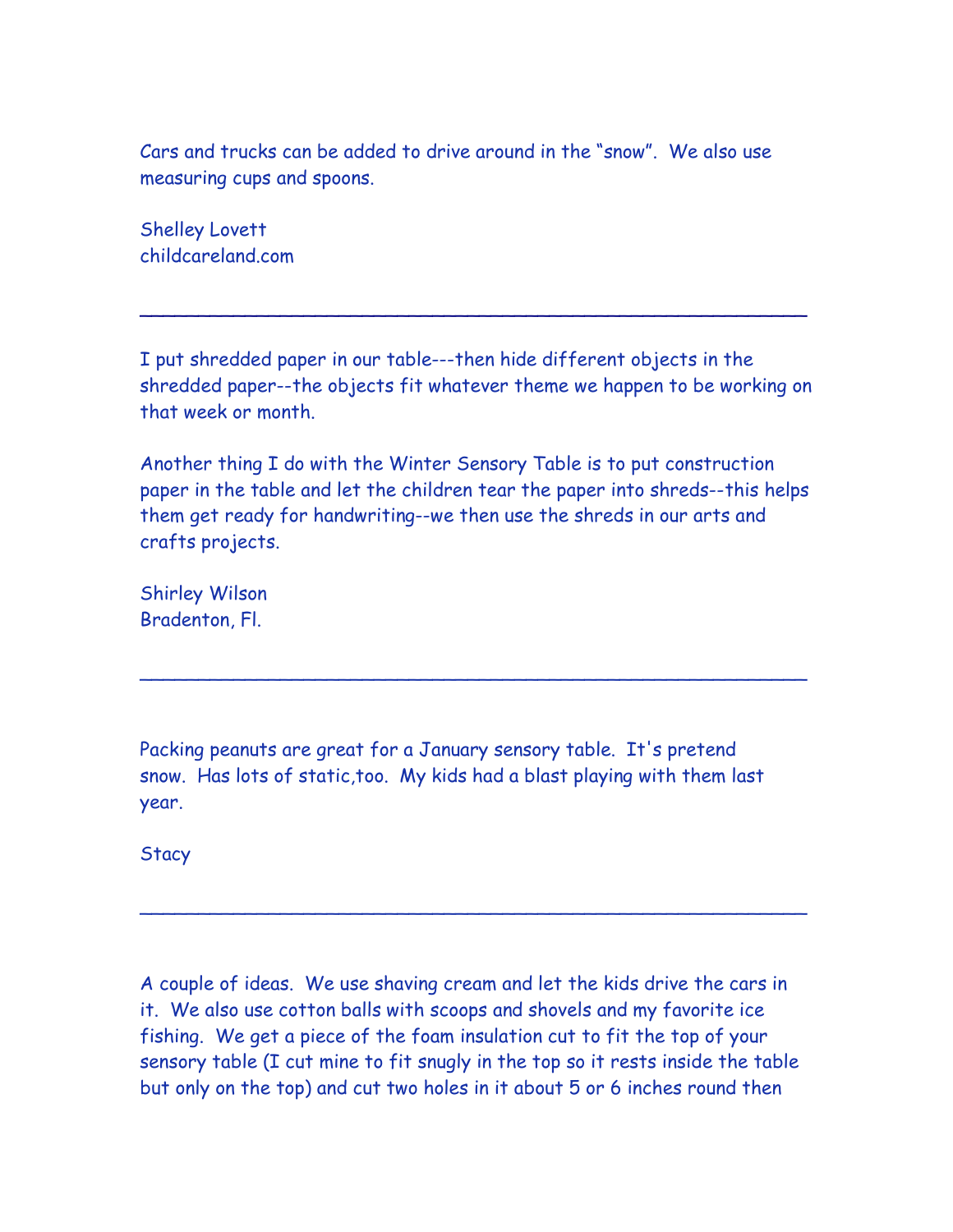cover all the foam with foil put magnetic fish in the table place the foam ice on top and magnetic poles and let them ice fish. They love it!

\_\_\_\_\_\_\_\_\_\_\_\_\_\_\_\_\_\_\_\_\_\_\_\_\_\_\_\_\_\_\_\_\_\_\_\_\_\_\_\_\_\_\_\_\_\_\_\_\_\_\_\_\_\_\_\_\_

\_\_\_\_\_\_\_\_\_\_\_\_\_\_\_\_\_\_\_\_\_\_\_\_\_\_\_\_\_\_\_\_\_\_\_\_\_\_\_\_\_\_\_\_\_\_\_\_\_\_\_\_\_\_\_\_\_

\_\_\_\_\_\_\_\_\_\_\_\_\_\_\_\_\_\_\_\_\_\_\_\_\_\_\_\_\_\_\_\_\_\_\_\_\_\_\_\_\_\_\_\_\_\_\_\_\_\_\_\_\_\_\_\_\_

Deanna

I use a few different types of beans all together for my son. He loves it! I know his speech therapist said to put rice also. He really likes the beans & didn't care for the rice when I did add them before. I really enjoy your emails & tones of ideas.

Take care, Rose

I also use different size ice shapes for the kids to chip away at.

Packing peanuts are great too.

Tina McIntosh

You could have fake snow:

<http://www.sno-wonder.com/product.asp> <http://www.thinkgeek.com/geektoys/science/79ea/>

We also include mittens, wool fabrics (watch for allergies), fleece fabrics, holly leaves and berries, pinecones and needles, marshmallows, dried leaves, nuts, fruits, and grasses, and cloved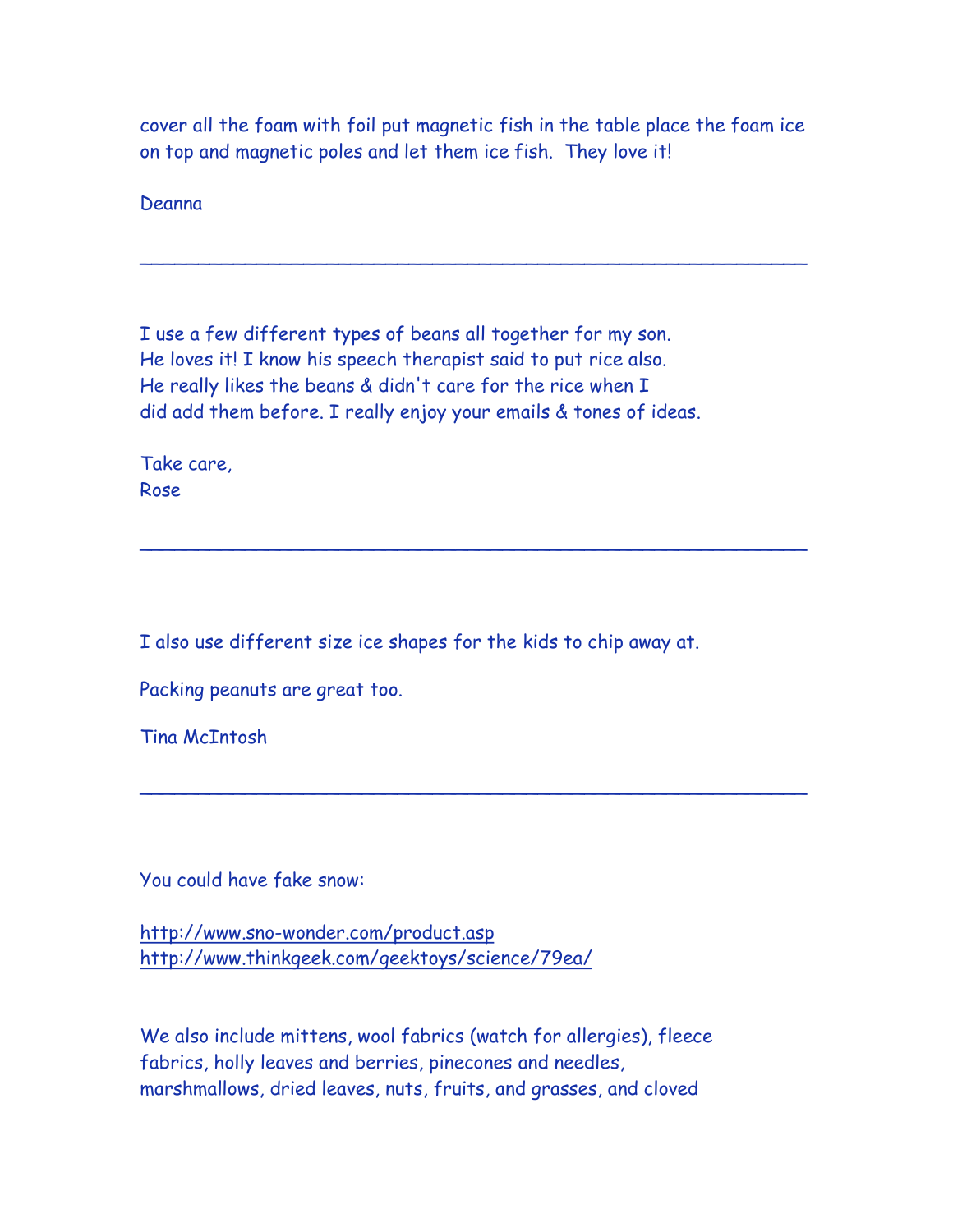oranges.

:)

Amanda

Put in ice cubes and let them children try to build structures with them. Ask what is happening to the ice as they play with it---it brings up the question of why is it melting?

\_\_\_\_\_\_\_\_\_\_\_\_\_\_\_\_\_\_\_\_\_\_\_\_\_\_\_\_\_\_\_\_\_\_\_\_\_\_\_\_\_\_\_\_\_\_\_\_\_\_\_\_\_\_\_\_\_

\_\_\_\_\_\_\_\_\_\_\_\_\_\_\_\_\_\_\_\_\_\_\_\_\_\_\_\_\_\_\_\_\_\_\_\_\_\_\_\_\_\_\_\_\_\_\_\_\_\_\_\_\_\_\_\_\_

Purchase the instant snow and put in the table.

Earlene Bogart

I have used shaving cream and mittens. The students wear the mittens while playing with the shaving cream. The mittens work well when dealing with ice as well, usually before they are exposed to the coldness of the cube. I have also used packing bubbles in the table and placed mittens or cut outs of hats, gloves and boots for the children to find. The cut out could have digits, dots, shapes and colors that can be used as a matching activity. Another idea is to fill small storage bins will coco mix or brown sand and place miniature marshmallows in the mixture for students to sift through and find.

Hope this helps. My 3-5 year old's with special needs have always enjoyed them.

\_\_\_\_\_\_\_\_\_\_\_\_\_\_\_\_\_\_\_\_\_\_\_\_\_\_\_\_\_\_\_\_\_\_\_\_\_\_\_\_\_\_\_\_\_\_\_\_\_\_\_\_\_\_\_\_\_

Sincerely, Ellen McPhillips Yonkers, NY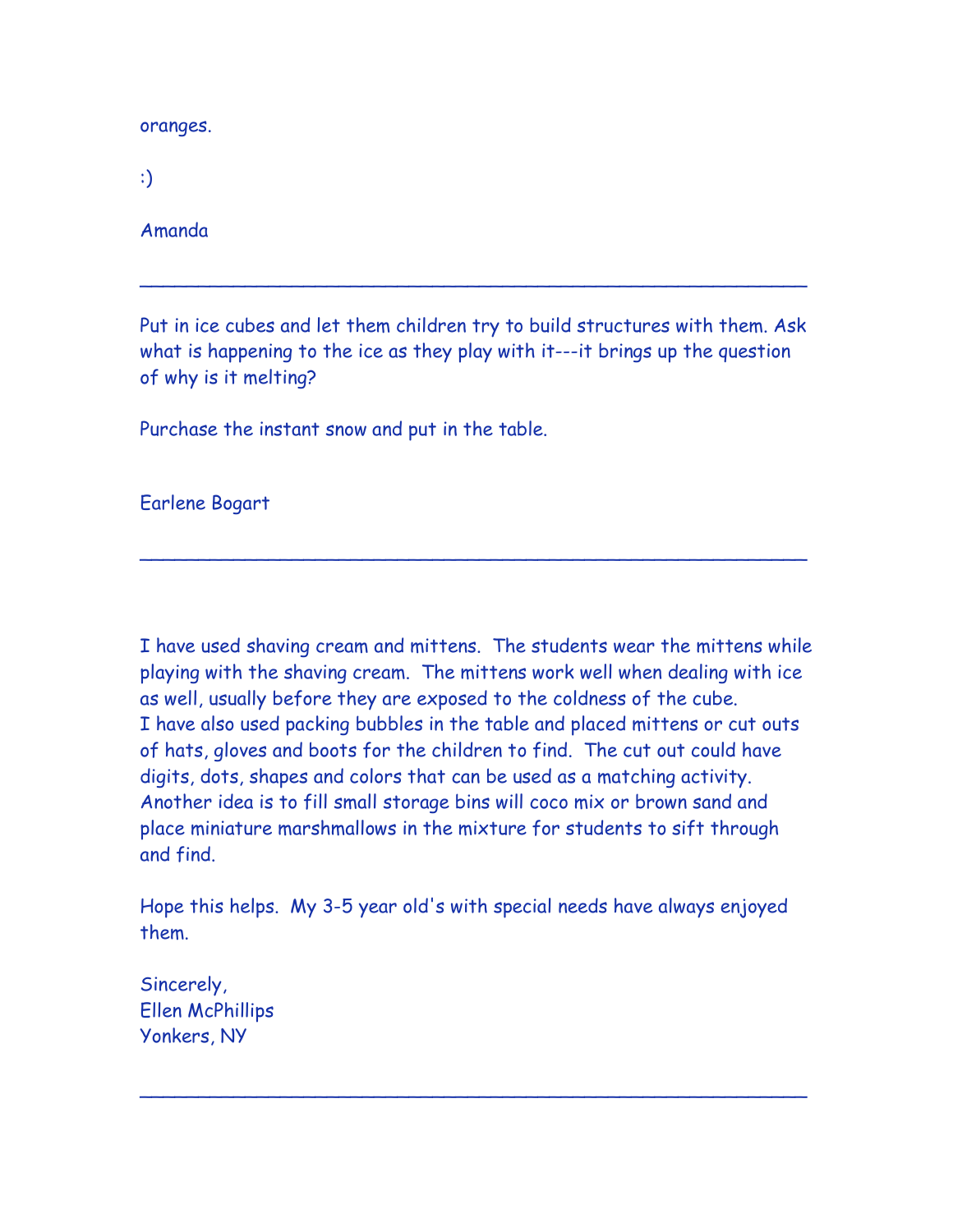I put styrofoam popcorn along with spoons, measuring cups, muffin tins and tongs.

**JMBoen** 

I made blocks of ice using empty baby wipe containers. I filled my sensory table about 2 inches full of water and floated the big block of ice + about 2 big bowls of ice cubes. The kids have LOVED it! The plus from this is, I'm not hearing about the kids not taking turns. They visit the sensory table and move on in just a couple of minutes!!!!!

\_\_\_\_\_\_\_\_\_\_\_\_\_\_\_\_\_\_\_\_\_\_\_\_\_\_\_\_\_\_\_\_\_\_\_\_\_\_\_\_\_\_\_\_\_\_\_\_\_\_\_\_\_\_\_\_\_

\_\_\_\_\_\_\_\_\_\_\_\_\_\_\_\_\_\_\_\_\_\_\_\_\_\_\_\_\_\_\_\_\_\_\_\_\_\_\_\_\_\_\_\_\_\_\_\_\_\_\_\_\_\_\_\_\_

\_\_\_\_\_\_\_\_\_\_\_\_\_\_\_\_\_\_\_\_\_\_\_\_\_\_\_\_\_\_\_\_\_\_\_\_\_\_\_\_\_\_\_\_\_\_\_\_\_\_\_\_\_\_\_\_\_

Leslie Houston, TX

I am thinking about putting dry instant mash potatoes in mine.

Patty, Illinois

I use ice that is frozen to look like an ice rink and we skate little people on it. We also have done shaving cream with ice to make it feel cold, the kids love it.

 $\overline{\phantom{a}}$  , and the contract of the contract of the contract of the contract of the contract of the contract of the contract of the contract of the contract of the contract of the contract of the contract of the contrac

Kim Fissette Elk Grove, IL

I use package pieces in my sand table now and the kids love it.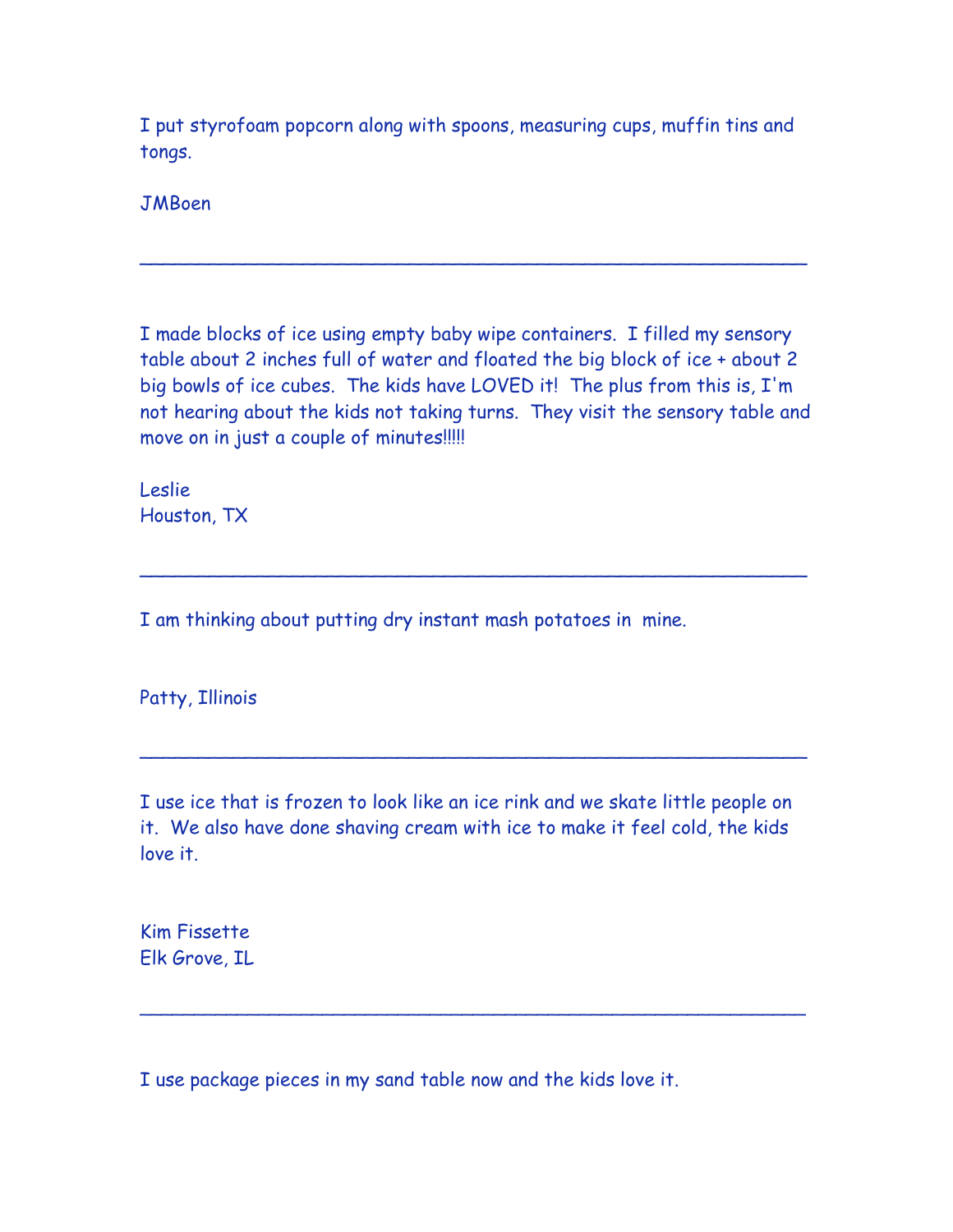Daniela Lofaro

Hi.

I use the 'fake' instant snow and plastic Christmas snowflakes. We do not have real snow often in Atlanta, Georgia.

\_\_\_\_\_\_\_\_\_\_\_\_\_\_\_\_\_\_\_\_\_\_\_\_\_\_\_\_\_\_\_\_\_\_\_\_\_\_\_\_\_\_\_\_\_\_\_\_\_\_\_\_\_\_\_\_\_

Virginia

What about using confetti or shredded paper? I have used them before.

\_\_\_\_\_\_\_\_\_\_\_\_\_\_\_\_\_\_\_\_\_\_\_\_\_\_\_\_\_\_\_\_\_\_\_\_\_\_\_\_\_\_\_\_\_\_\_\_\_\_\_\_\_\_\_\_\_

\_\_\_\_\_\_\_\_\_\_\_\_\_\_\_\_\_\_\_\_\_\_\_\_\_\_\_\_\_\_\_\_\_\_\_\_\_\_\_\_\_\_\_\_\_\_\_\_\_\_\_\_\_\_\_\_\_

\_\_\_\_\_\_\_\_\_\_\_\_\_\_\_\_\_\_\_\_\_\_\_\_\_\_\_\_\_\_\_\_\_\_\_\_\_\_\_\_\_\_\_\_\_\_\_\_\_\_\_\_\_\_\_\_\_

Christine Elder

In addition to what you have mentioned, I have used the following in my winter sensory table....

marshmellows ice magic snow (a powder that becomes snow when water is added)

Linda Shawcross

Ice with small animals in for the kids to chip away at. Ice cubes plain and colored using food coloring Clean mud (toilet paper, water, and ivory soap)

Kristy Buss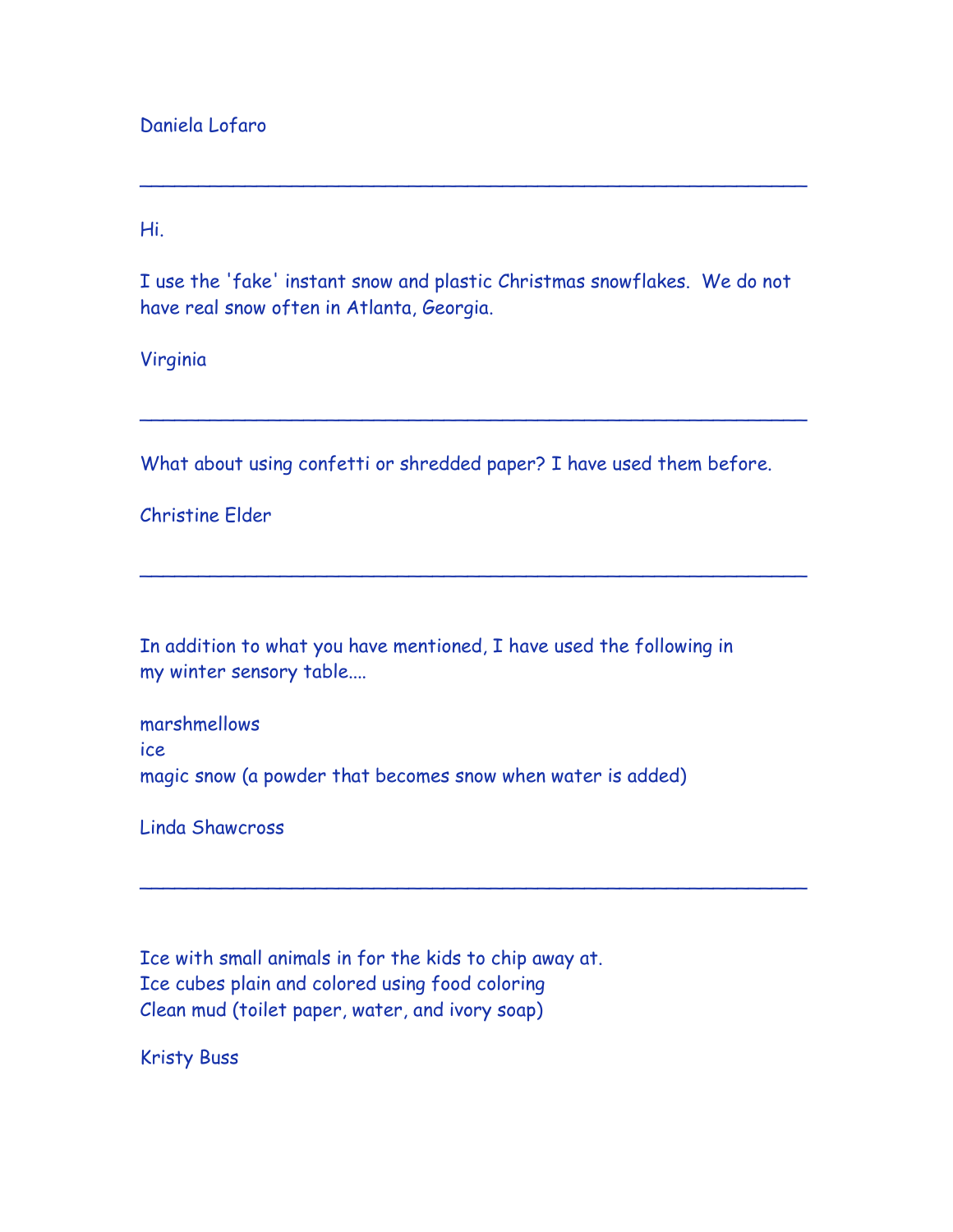White packing peanuts and mitten cut outs (they were two mitts cut from felt and sewn together like a real mitt just small). Then like in the story the mitten children choose a mitt and search through the "snow" for the mate.

\_\_\_\_\_\_\_\_\_\_\_\_\_\_\_\_\_\_\_\_\_\_\_\_\_\_\_\_\_\_\_\_\_\_\_\_\_\_\_\_\_\_\_\_\_\_\_\_\_\_\_\_\_\_\_\_\_

Sharon

We put cotton balls in the dry table along with tongs and some artic animals. For the water table we have icebergs. We freeze large butter tubs with blue food coloring and place it along with artic animals inside the water table with warm water. We also discuss why the icebergs are melting.

\_\_\_\_\_\_\_\_\_\_\_\_\_\_\_\_\_\_\_\_\_\_\_\_\_\_\_\_\_\_\_\_\_\_\_\_\_\_\_\_\_\_\_\_\_\_\_\_\_\_\_\_\_\_\_\_\_

Melody Bernal

I use the white packing styrofoam peanuts that come in packages. The kids love it!

\_\_\_\_\_\_\_\_\_\_\_\_\_\_\_\_\_\_\_\_\_\_\_\_\_\_\_\_\_\_\_\_\_\_\_\_\_\_\_\_\_\_\_\_\_\_\_\_\_\_\_\_\_\_\_\_\_

\_\_\_\_\_\_\_\_\_\_\_\_\_\_\_\_\_\_\_\_\_\_\_\_\_\_\_\_\_\_\_\_\_\_\_\_\_\_\_\_\_\_\_\_\_\_\_\_\_\_\_\_\_\_\_\_\_

Heather D in Iowa

I use Insta Snow from Steve Spangler Science. All you have to do is add water and the powder and it feels like real snow. They have Blizzard in a bucket that is only 14.95, that comes with various tools and the Insta Snow, or you can just buy the InstaSnow. They have various amounts and prices for the Insta Snow. My students love when I change the sensory table to the fake snow.

The website is [http://www.stevespanglerscience.com.](http://www.stevespanglerscience.com/) At the top, there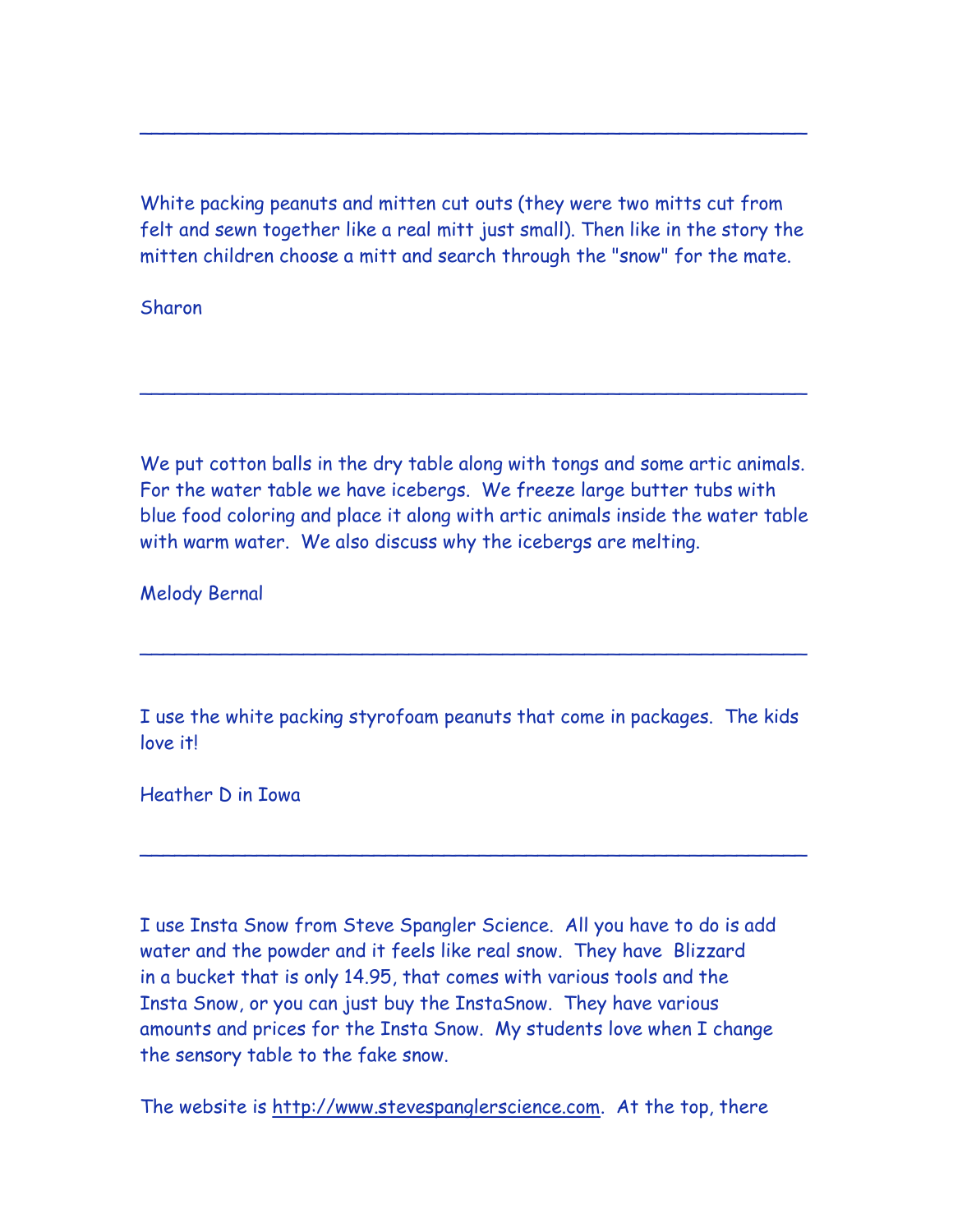is a search box and just type in Insta Snow.

Amber Wolf

White Packing Peanuts Shredded Paper

Julie George

For winter.............. plain white rice …… the s pieces of styrofoam packing …… oatmeal.

\_\_\_\_\_\_\_\_\_\_\_\_\_\_\_\_\_\_\_\_\_\_\_\_\_\_\_\_\_\_\_\_\_\_\_\_\_\_\_\_\_\_\_\_\_\_\_\_\_\_\_\_\_\_\_\_\_

\_\_\_\_\_\_\_\_\_\_\_\_\_\_\_\_\_\_\_\_\_\_\_\_\_\_\_\_\_\_\_\_\_\_\_\_\_\_\_\_\_\_\_\_\_\_\_\_\_\_\_\_\_\_\_\_\_

\_\_\_\_\_\_\_\_\_\_\_\_\_\_\_\_\_\_\_\_\_\_\_\_\_\_\_\_\_\_\_\_\_\_\_\_\_\_\_\_\_\_\_\_\_\_\_\_\_\_\_\_\_\_\_\_\_

\_\_\_\_\_\_\_\_\_\_\_\_\_\_\_\_\_\_\_\_\_\_\_\_\_\_\_\_\_\_\_\_\_\_\_\_\_\_\_\_\_\_\_\_\_\_\_\_\_\_\_\_\_\_\_\_\_

Gisele Johnston

Rice colored with alcohol and food coloring (it's mouse proof).

R. Silter

I fill my sensory table in the winter with salt. I add some white or blue glitter too. It looks great and the kids tell me it is snow.

Karen

I put snow in ours just yesterday, my kids had a ball, of course they brought in the hot wheels trucks :)

\_\_\_\_\_\_\_\_\_\_\_\_\_\_\_\_\_\_\_\_\_\_\_\_\_\_\_\_\_\_\_\_\_\_\_\_\_\_\_\_\_\_\_\_\_\_\_\_\_\_\_\_\_\_\_\_\_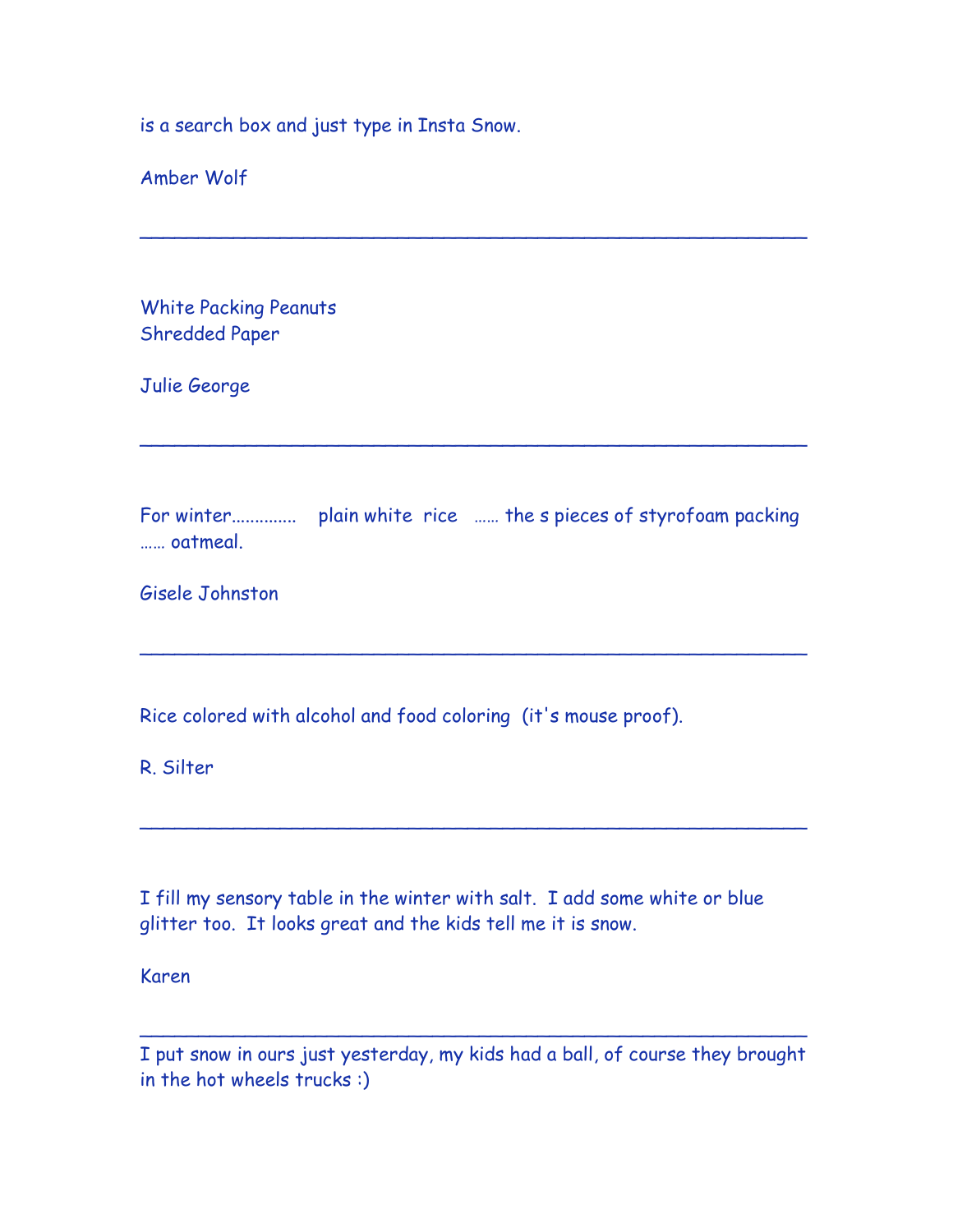Gwen Apger

We use ice, either frozen in ice cube trays or frozen in different size plastic bowls to make icebergs and float them in water. The children can also use a salt shaker with salt it to stick the ice chuncks together to make ice shapes.

\_\_\_\_\_\_\_\_\_\_\_\_\_\_\_\_\_\_\_\_\_\_\_\_\_\_\_\_\_\_\_\_\_\_\_\_\_\_\_\_\_\_\_\_\_\_\_\_\_\_\_\_\_\_\_\_\_

\_\_\_\_\_\_\_\_\_\_\_\_\_\_\_\_\_\_\_\_\_\_\_\_\_\_\_\_\_\_\_\_\_\_\_\_\_\_\_\_\_\_\_\_\_\_\_\_\_\_\_\_\_\_\_\_\_

Kelly Nutter

bare twigs and some evergreen branches pine cones coal hot water bottle woolly socks bird nuts and fat balls

janice mcglen crieff **Scotland** 

Right now my table is full of snowballs, both styrofoam and cotton, foam snowflakes and larger glitter plastic snowflakes. My winter unit right now is penguins so they are also included. I have small paper plates with numbers and that's how many snowballs or snowflakes the children have to place on the plate, it is their ticket to play in the snow table. I also add white shredded paper which makes it very interesting.

\_\_\_\_\_\_\_\_\_\_\_\_\_\_\_\_\_\_\_\_\_\_\_\_\_\_\_\_\_\_\_\_\_\_\_\_\_\_\_\_\_\_\_\_\_\_\_\_\_\_\_\_\_\_\_\_\_

Lucy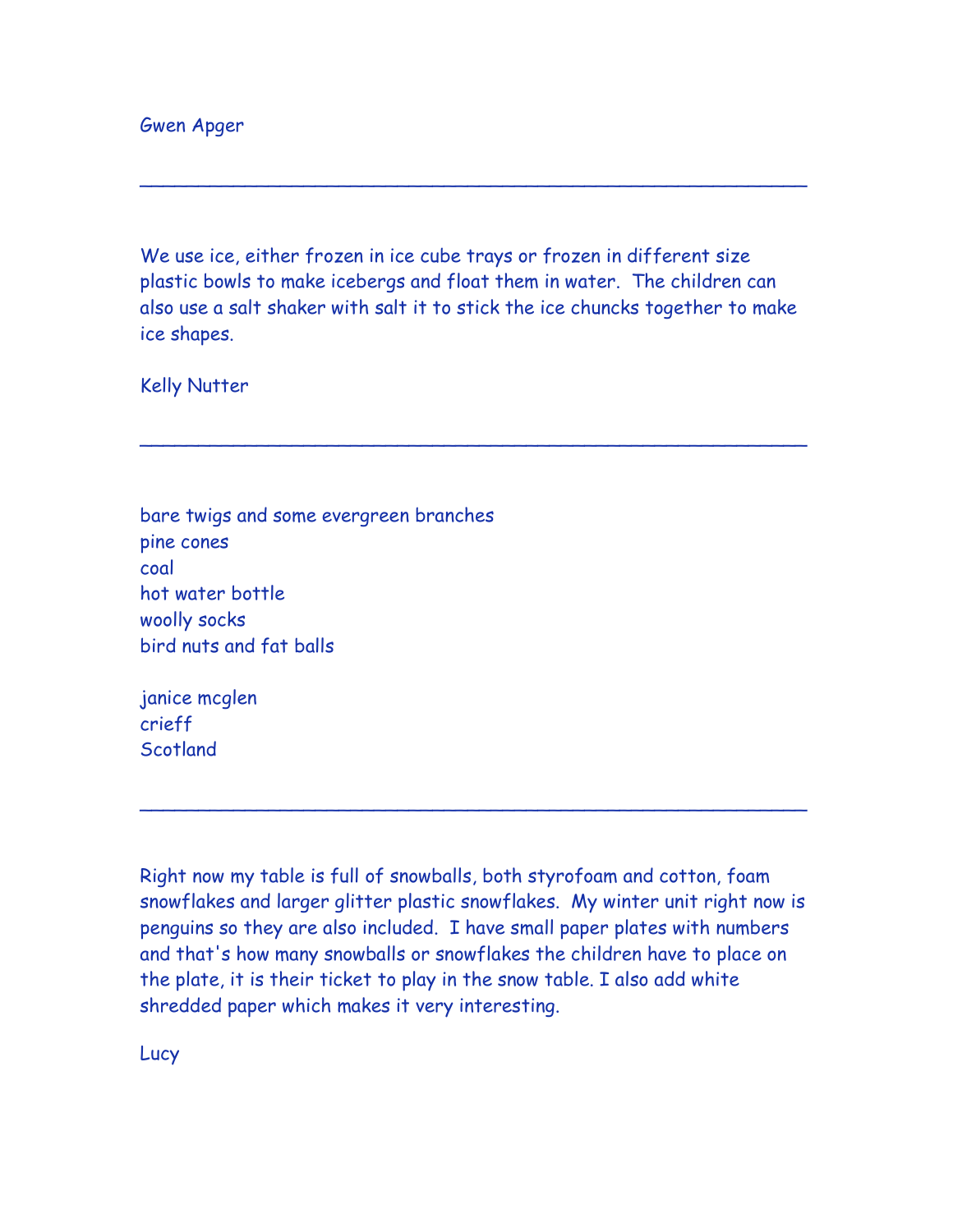I have frozen rubber sea animals in ice cubes and then let the kids go ice fishing. They put them in pails and then see what they caught. I have also put in stryofoam pieces to use for ice bergs.

\_\_\_\_\_\_\_\_\_\_\_\_\_\_\_\_\_\_\_\_\_\_\_\_\_\_\_\_\_\_\_\_\_\_\_\_\_\_\_\_\_\_\_\_\_\_\_\_\_\_\_\_\_\_\_\_\_

Tara

I use polyester pillow stuffing with shovels and buckets. I also use socks rolled up into "snowballs". Of course, mittens are included in the center to keep their hands "warm"! Happy Teaching!

\_\_\_\_\_\_\_\_\_\_\_\_\_\_\_\_\_\_\_\_\_\_\_\_\_\_\_\_\_\_\_\_\_\_\_\_\_\_\_\_\_\_\_\_\_\_\_\_\_\_\_\_\_\_\_\_\_

Missy Earl

Last month, I sprayed shaving cream in front of my 4&5 year olds and after they played awhile, I gave them some more added red or blue tempra paint to

\_\_\_\_\_\_\_\_\_\_\_\_\_\_\_\_\_\_\_\_\_\_\_\_\_\_\_\_\_\_\_\_\_\_\_\_\_\_\_\_\_\_\_\_\_\_\_\_\_\_\_\_\_\_\_\_\_

it and asked them to draw a picture in the shaving cream. When they were done, I layed a piece of art paper on top of it to transfer the picture from the table to the paper and allowed to dry. They were hung on the doors in the classroom after the dictation of the picture was done for all the parents to see.

The children really enjoy playing in the shavingcream and were fasinated when the picture Magicly appeared onto the Paper!!!!!

\_\_\_\_\_\_\_\_\_\_\_\_\_\_\_\_\_\_\_\_\_\_\_\_\_\_\_\_\_\_\_\_\_\_\_\_\_\_\_\_\_\_\_\_\_\_\_\_\_\_\_\_\_\_\_\_\_

Olivia Engle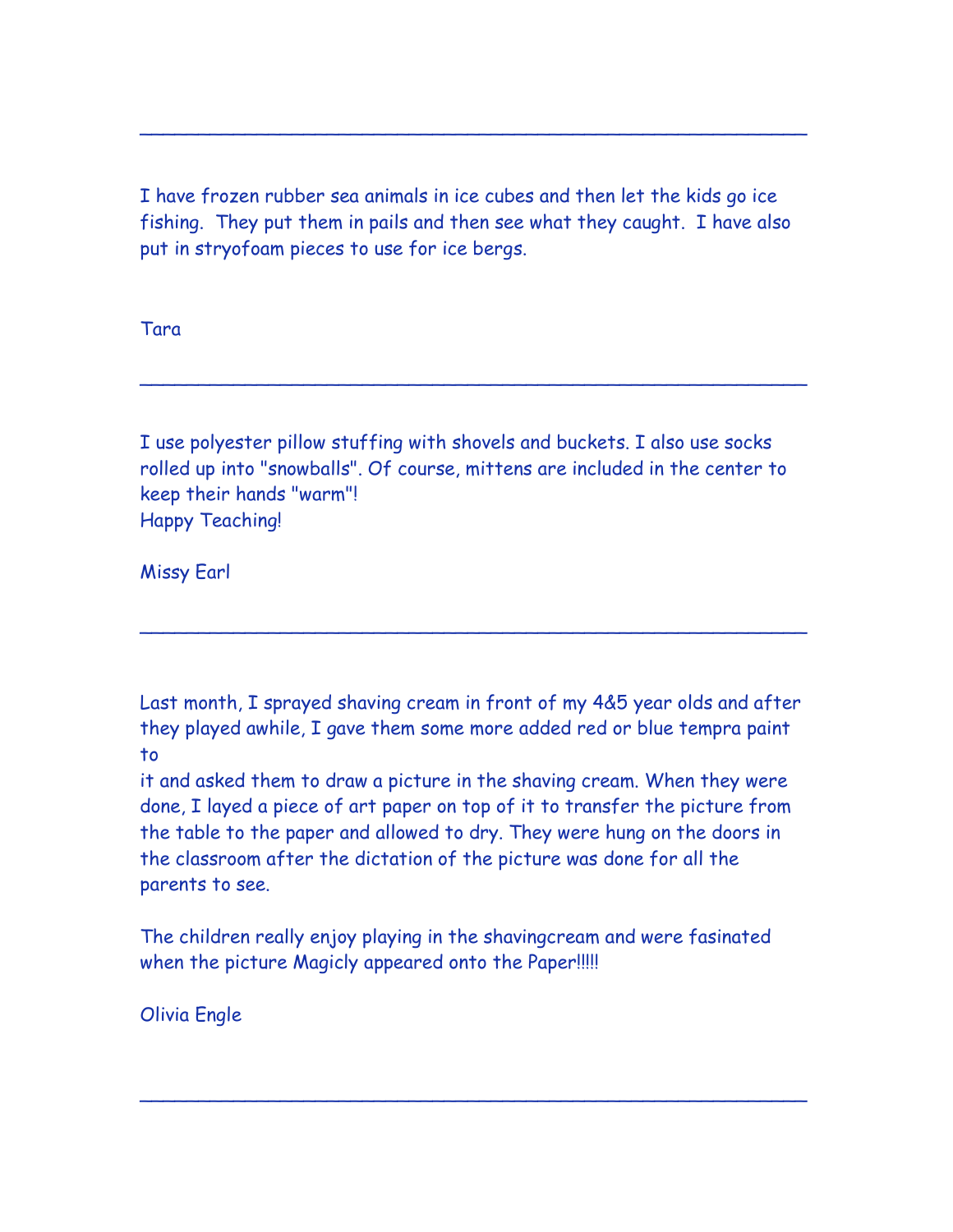I live in Southeat Texas and we don't receive snow down here. Steve Spangler the Science Guy has "Insta Snow". I use it in our sensory table when we do "Winter Wonderland" theme. The kids love to help make it and love to play in it. And it really feels cold. It is the closest thing to snow that we have.

Dana Magnolia, Texas

How about ice cubes of all sizes and ice shavings. If you freeze small toys inside it's even more fun. It also becomes a science lesson on melting and what becomes of ice when it is in a warm place.

\_\_\_\_\_\_\_\_\_\_\_\_\_\_\_\_\_\_\_\_\_\_\_\_\_\_\_\_\_\_\_\_\_\_\_\_\_\_\_\_\_\_\_\_\_\_\_\_\_\_\_\_\_\_\_\_\_

\_\_\_\_\_\_\_\_\_\_\_\_\_\_\_\_\_\_\_\_\_\_\_\_\_\_\_\_\_\_\_\_\_\_\_\_\_\_\_\_\_\_\_\_\_\_\_\_\_\_\_\_\_\_\_\_\_

Julie Fitzpatrick

Winter Sensory--packing "peanuts" for snow. We have already removed ours, and have put rice and beans in it. We may even cook some for the class.

Isa @ Ga

We use macaroni and/or rice - hide objects such as pipecleaner snowflakes, cottonball snowmen, rubber hearts (valentines) etc. Also use Styrofoam packing peanuts(providing students with big bulky mittens), playdoh with rice mixed in, playdoh with oatmeal.

\_\_\_\_\_\_\_\_\_\_\_\_\_\_\_\_\_\_\_\_\_\_\_\_\_\_\_\_\_\_\_\_\_\_\_\_\_\_\_\_\_\_\_\_\_\_\_\_\_\_\_\_\_\_\_\_\_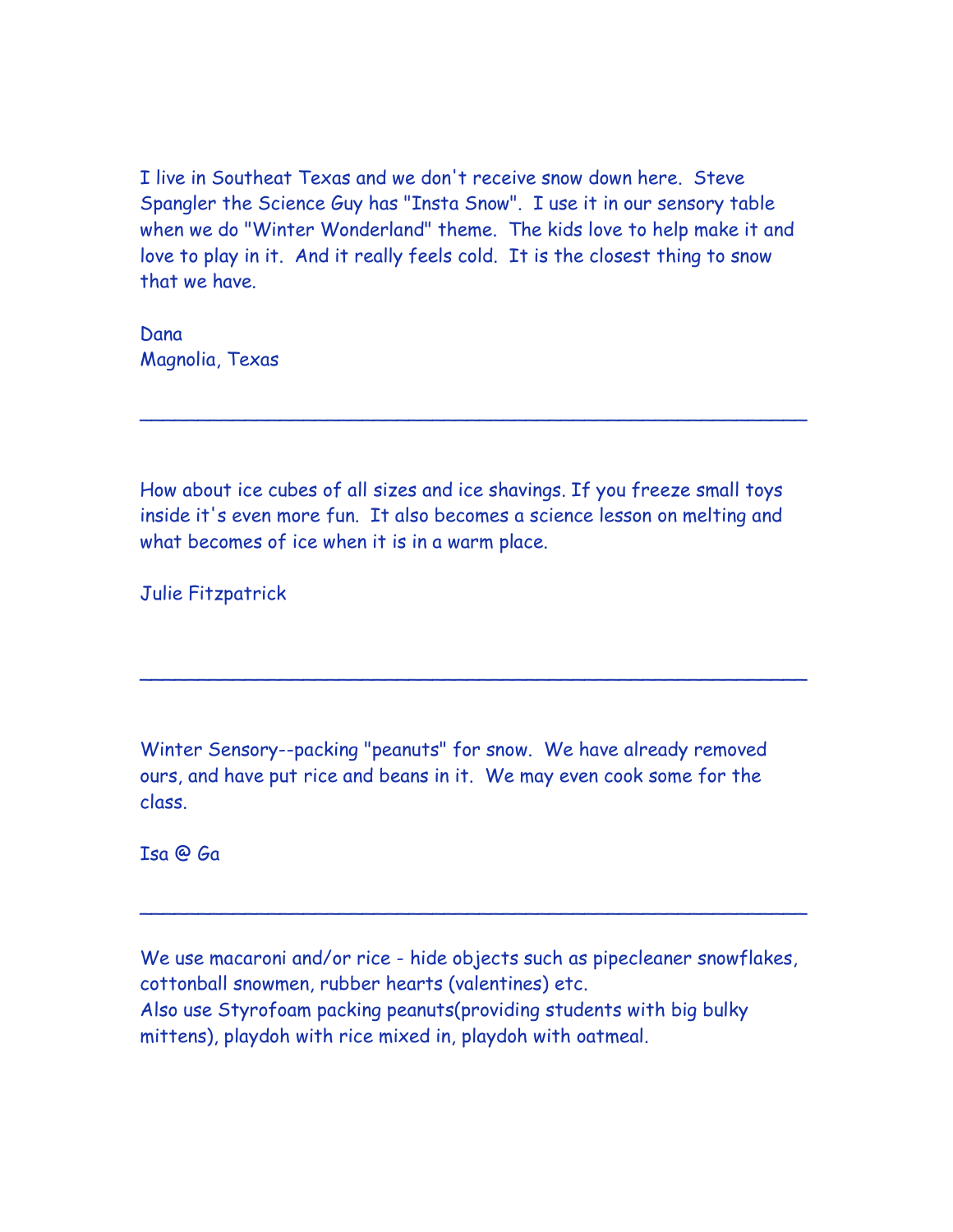We also use a closed sensory box - (black cloth covering hole in box) and place various items in it for students to come up with the word of the day. We give a clue - i.e. this week's words have to do with temperature (we only meet 2 days a week) - items: cold pack (cold), activated mitten warmer (warm). Another week - textures: items- cotton balls (soft), sand paper covered block (rough), etc. Clothing items - winter hat, gloves, wool socks, etc.

--JulieAnne, Rochester NY

This afternoon I put in some of that instant snow stuff. I bought it at a local teacher supply store. It's sooooooooooo cool!!!!

\_\_\_\_\_\_\_\_\_\_\_\_\_\_\_\_\_\_\_\_\_\_\_\_\_\_\_\_\_\_\_\_\_\_\_\_\_\_\_\_\_\_\_\_\_\_\_\_\_\_\_\_\_\_\_\_\_

#### Tammy Oveson

I have a sand and water table inside our house in our small playroom. We love the basic sand and water "beach" to build sand castles and hide buried treasure-- great for fine motor skills when picking up with a clothes pin.

\_\_\_\_\_\_\_\_\_\_\_\_\_\_\_\_\_\_\_\_\_\_\_\_\_\_\_\_\_\_\_\_\_\_\_\_\_\_\_\_\_\_\_\_\_\_\_\_\_\_\_\_\_\_\_\_\_

We also use Styrofoam popcorn. My daughter loves the feel. She will dig and play then start breaking them up which is also great for strengthening those small fingers for writing.

I try to change it up each week so we have also used: cotton balls for snow, shaving cream to practice letter and number writing, then add food coloring for color exploration, play dough, baking soda mixed with water, Insta-Snow (from Target)-great science experiment, and marble painting- put a clean piece of paper down and a few drops of paint then roll marbles through the paint for beautiful pictures!

On the water side we have used sea creatures to learn about the ocean, put foil under the water for a shimmery look, made our own boats from various materials like foil or Styrofoam and tested to see if they would float and we have gathered object from around the house and made predictions to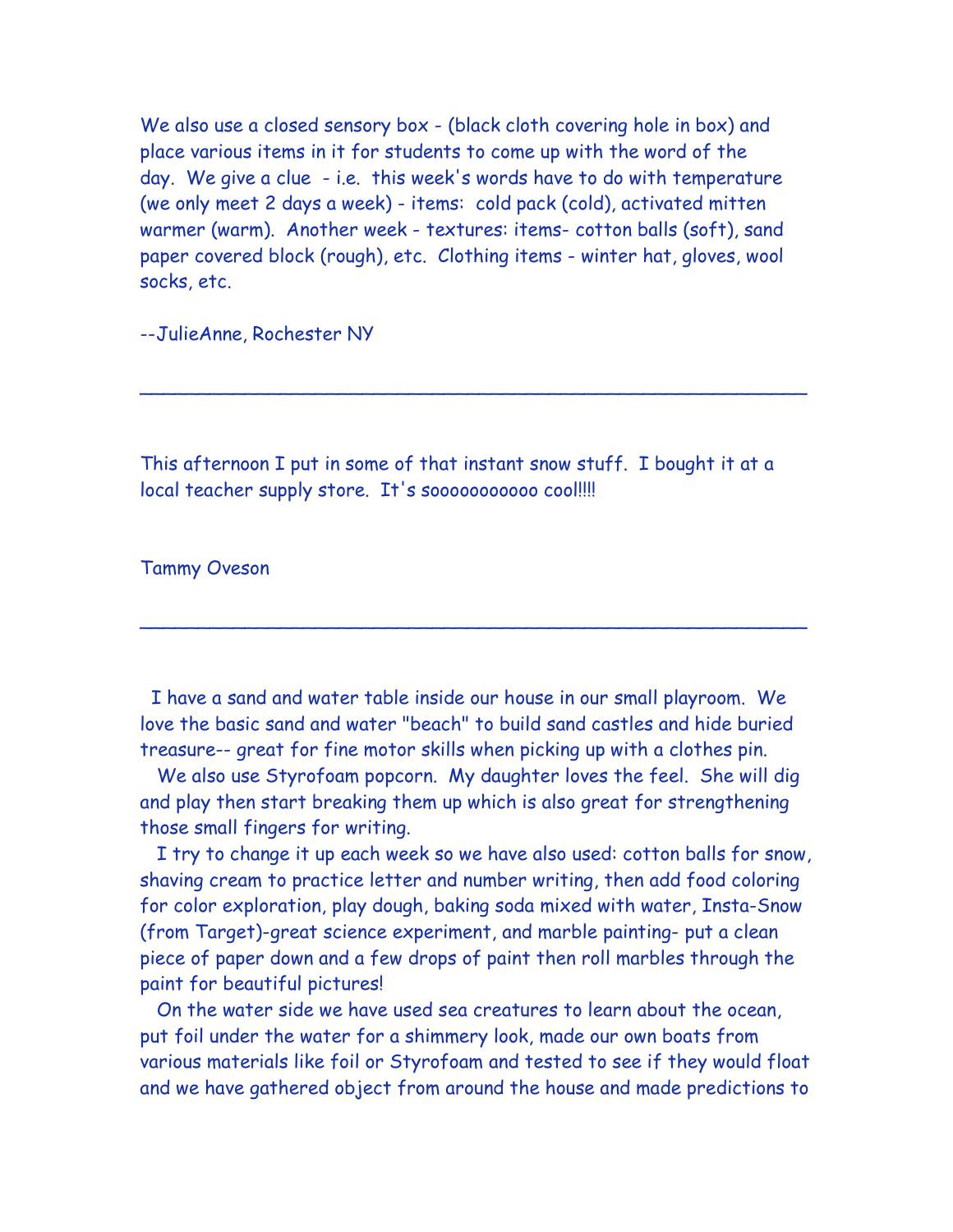see if they would sink or float then tested our hypothesis- another great way to introduce science to preschoolers.

Stacey in VA

I enjoying teaching a hot chocolate unit during the winter months. In my sensory table I use: flour- 12 cups or more cocoa (unsweetened)- as much as desired 1 carton of salt

Mix it all together and add sifters, plastic spoons, cups etc. Lots of Ohhhhhhhhhhh 's and Ahhhhhhhhhhhhh 's.

It's fun and the children love it. Easy to clean. Note: I use salt to keep the flour (powder) down. It keeps it from going into the air.

Ruth Stewart

Some things to use in the sensory table for winter: Rice, white packing peanuts, shredded white paper

\_\_\_\_\_\_\_\_\_\_\_\_\_\_\_\_\_\_\_\_\_\_\_\_\_\_\_\_\_\_\_\_\_\_\_\_\_\_\_\_\_\_\_\_\_\_\_\_\_\_\_\_\_\_\_\_\_

\_\_\_\_\_\_\_\_\_\_\_\_\_\_\_\_\_\_\_\_\_\_\_\_\_\_\_\_\_\_\_\_\_\_\_\_\_\_\_\_\_\_\_\_\_\_\_\_\_\_\_\_\_\_\_\_\_

Elaine

Here in Minnesota we get lots of snow so we always put that in our table when possible. The kids wear extra pairs of mittens we have available.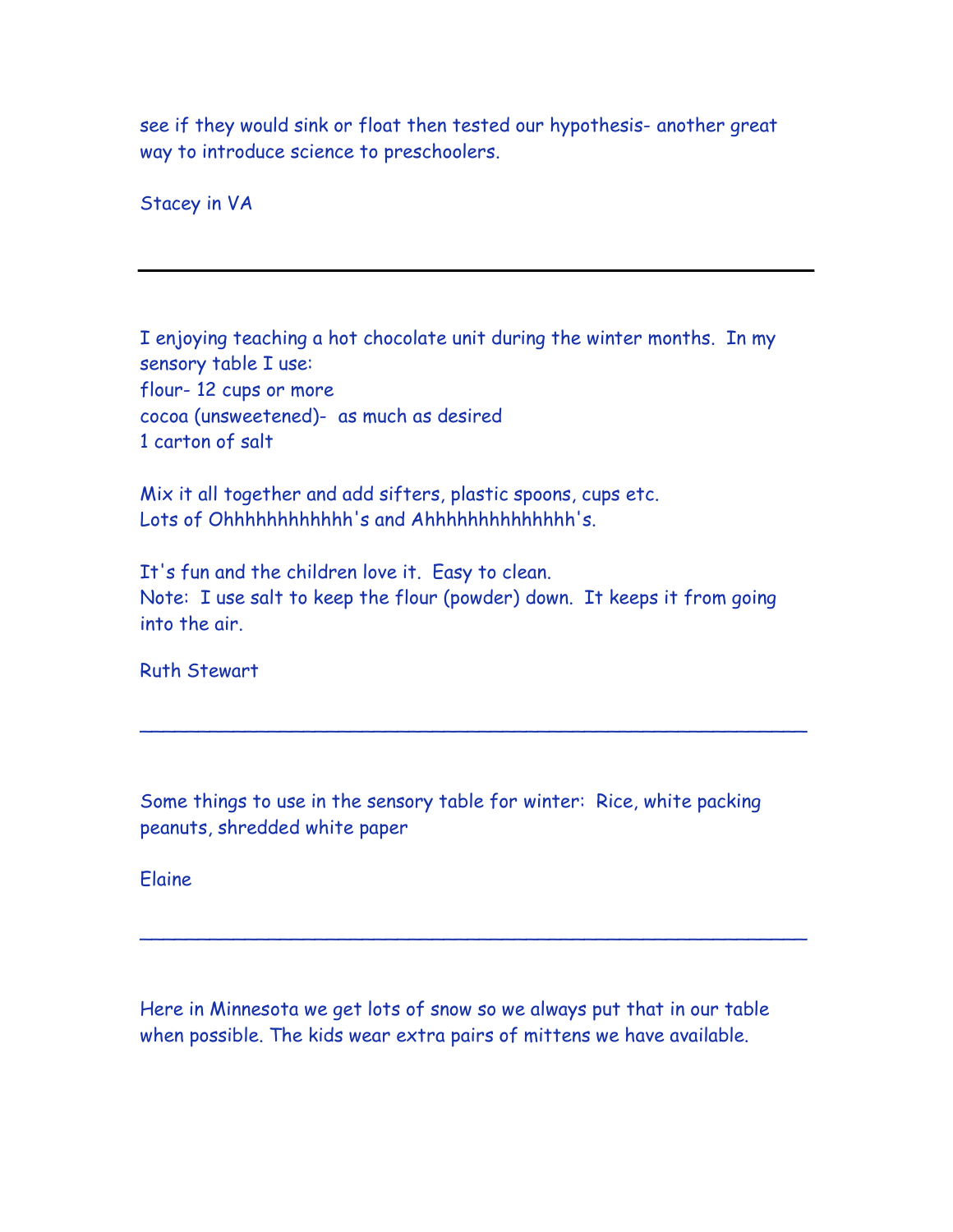We also put water and add icebergs (cool whip containers make great icebergs) and plastic penguins, polar bears, etc.

We use clear cube blocks which look like ice cubes as well.

Margie Jones Kids Connection St. Anthony, MN

In our preschool we use a product called Insta - Snow which we order from the School Specialty catalog. It comes in power form and you add water to it. It fluffs up like real snow and is cool to the touch. The kids love it.

\_\_\_\_\_\_\_\_\_\_\_\_\_\_\_\_\_\_\_\_\_\_\_\_\_\_\_\_\_\_\_\_\_\_\_\_\_\_\_\_\_\_\_\_\_\_\_\_\_\_\_\_\_\_\_\_\_

\_\_\_\_\_\_\_\_\_\_\_\_\_\_\_\_\_\_\_\_\_\_\_\_\_\_\_\_\_\_\_\_\_\_\_\_\_\_\_\_\_\_\_\_\_\_\_\_\_\_\_\_\_\_\_\_\_

Kathy Stuby KECC Director

Ice blocks and water (like the artic); use cleaned milk cartons, fill with water and freeze Rice Styrofoam Packing Peanuts

Dee Osborne

Clean mud – toilet paper, ivory soap flakes, and water ( mix together and it makes a white mud substance) Snowball soap – shred ivory soap(bars) and add a little water ( makes a thick snowy texture that you can form into snowballs)

\_\_\_\_\_\_\_\_\_\_\_\_\_\_\_\_\_\_\_\_\_\_\_\_\_\_\_\_\_\_\_\_\_\_\_\_\_\_\_\_\_\_\_\_\_\_\_\_\_\_\_\_\_\_\_\_\_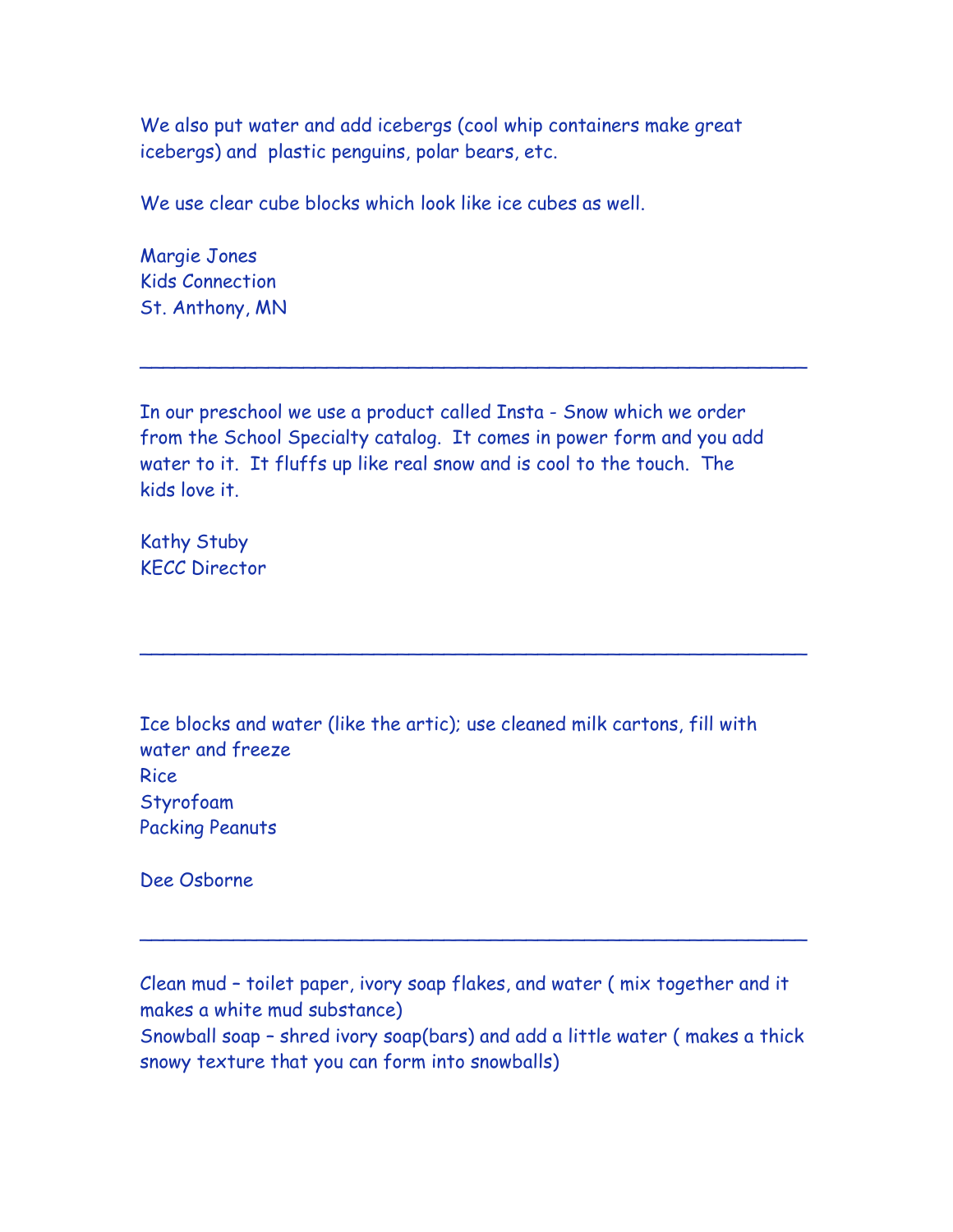Jennifer Dingfelder Zumbrota P.M. Head Start Teacher

white shredded paper shaving cream white instant rice instant potatoes cotton balls packing peanuts cold water w/no tears shampoo to make "snow" bubbles ping pong balls (snowballs) ice cubes (or freeze water in bowls to make bigger ice chunks white flour white sand

\_\_\_\_\_\_\_\_\_\_\_\_\_\_\_\_\_\_\_\_\_\_\_\_\_\_\_\_\_\_\_\_\_\_\_\_\_\_\_\_\_\_\_\_\_\_\_\_\_\_\_\_\_\_\_\_\_

Colleen (KS) VPMM of Cpl Josh - USMarine Corp VPM of Megan, DJ & Jesse VPM & VPMIL of Daniel & Rachel Colleen's Country Kids Childcare

I freeze ice blocks in margarine containers and put them in the sensory table. We also sprinkle salt on some of them and see which ones melt first. - rice -oatmeal pasta mixed beans shredded paper

\_\_\_\_\_\_\_\_\_\_\_\_\_\_\_\_\_\_\_\_\_\_\_\_\_\_\_\_\_\_\_\_\_\_\_\_\_\_\_\_\_\_\_\_\_\_\_\_\_\_\_\_\_\_\_\_\_

Kay Holmes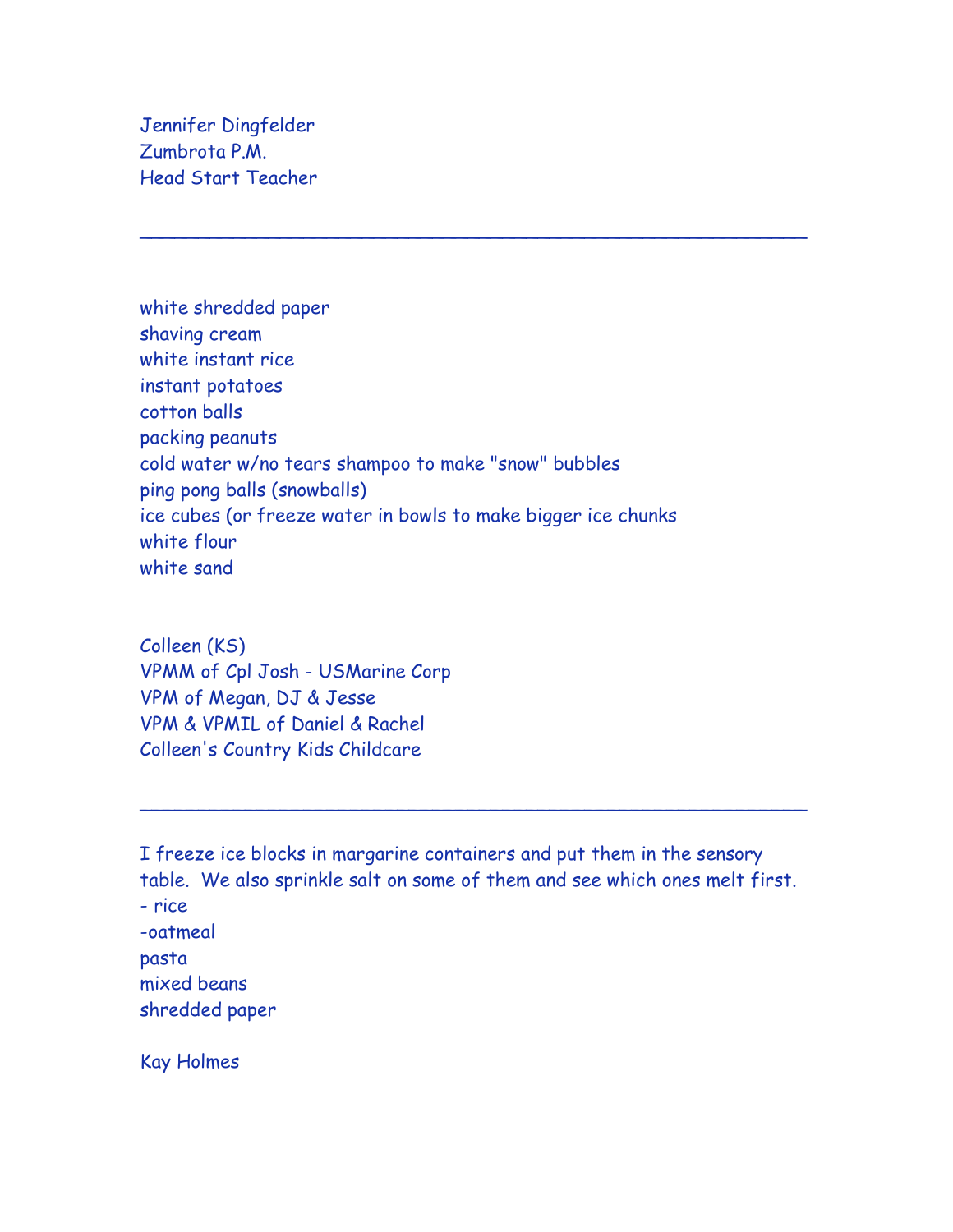We have our sand table set up right now with scissors and white paper for the children to cut "snow flakes" into. They stand for such a long time, practicing their cutting and making a snowstorm! The best part for the custodian is not vacuuming up the scraps from the floor!

\_\_\_\_\_\_\_\_\_\_\_\_\_\_\_\_\_\_\_\_\_\_\_\_\_\_\_\_\_\_\_\_\_\_\_\_\_\_\_\_\_\_\_\_\_\_\_\_\_\_\_\_\_\_\_\_\_

Have a great day! Laura

I love to use Steve Spangler's InstaSnow with our small winter animals, such as polar bears, penguins, seals, etc.

\_\_\_\_\_\_\_\_\_\_\_\_\_\_\_\_\_\_\_\_\_\_\_\_\_\_\_\_\_\_\_\_\_\_\_\_\_\_\_\_\_\_\_\_\_\_\_\_\_\_\_\_\_\_\_\_\_

\_\_\_\_\_\_\_\_\_\_\_\_\_\_\_\_\_\_\_\_\_\_\_\_\_\_\_\_\_\_\_\_\_\_\_\_\_\_\_\_\_\_\_\_\_\_\_\_\_\_\_\_\_\_\_\_\_

Debbie Grace

## Ice?

Changing from a liquid to a solid and expanding in size, to melting to a liquid again. That was just the start of this adventure. We filled a gallon milk jug with water and then dropped colored straws into the jug. As they fell into the jug they fanned out and made a spiral. We placed the jug in the freezer for the next day. Cut off the container and the straws were beautiful. Of course it was a solid, wet, cold, but it felt like it burned if you kept your hands on it to long.

As it melted and began to expose the straws, the kids began to see if they could pull them out. Each day after worktime we replaced the ice into the freezer. Again, took it out and watched the process of it turning to a liquid, and the straws becoming exposed more. The challenge became hugh to pull the straws out. Their hands were cold and wet and could hardly hold onto the straws. They did after a few days pull them out. They became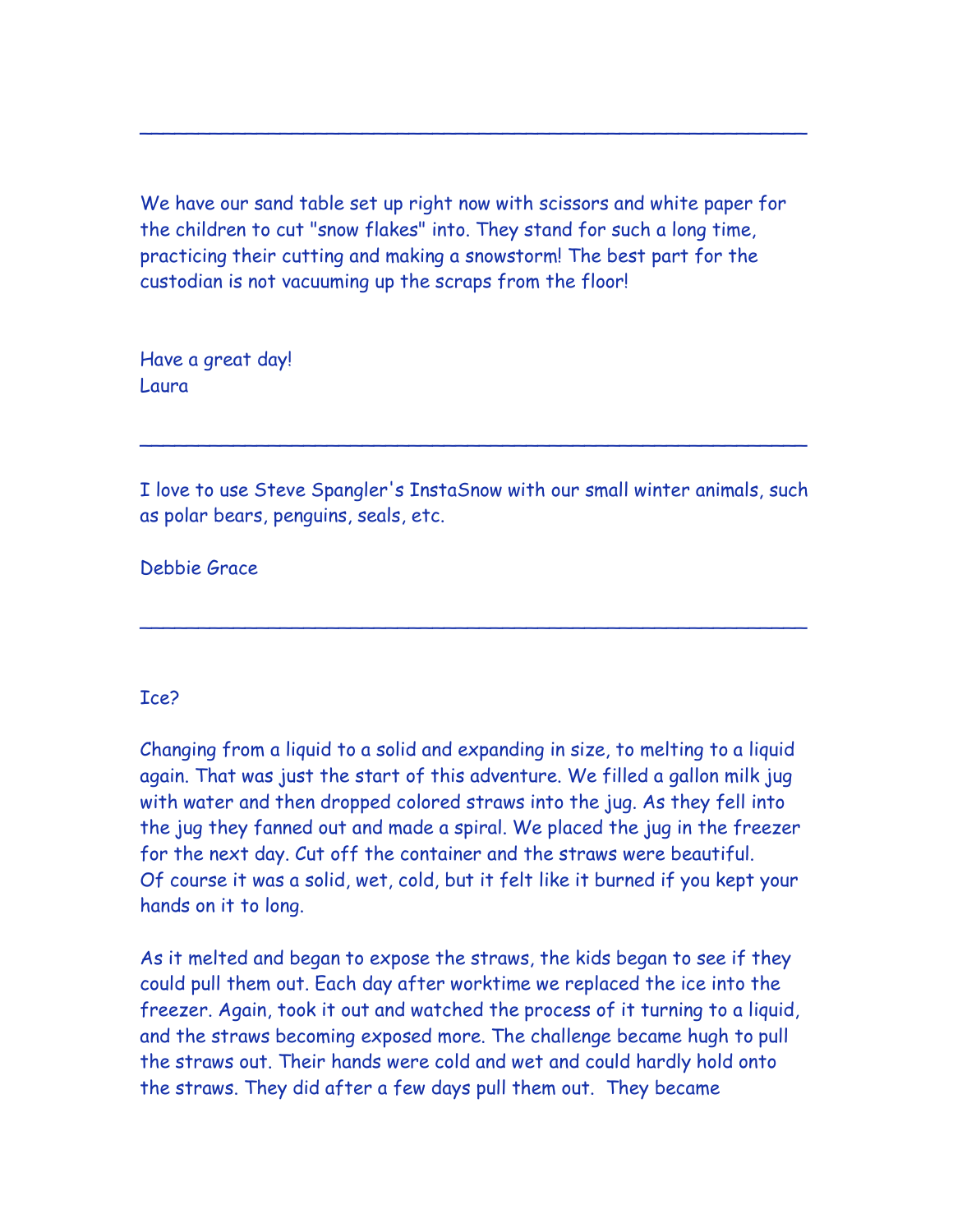interested in the holes it left. They laced the straws back in and they tried lace string, and pipe cleaners into the holes. We had one gallon that did not freeze all the way the first night. So therefore there was water in the middle. This opened another conversation. This was a big hit with all the kids.

\_\_\_\_\_\_\_\_\_\_\_\_\_\_\_\_\_\_\_\_\_\_\_\_\_\_\_\_\_\_\_\_\_\_\_\_\_\_\_\_\_\_\_\_\_\_\_\_\_\_\_\_\_\_\_\_\_

Ms. Holly Roth Elizabeth Early Childhood Program

Hello everyone,

I think adding leaves,grains of salt, oatmeal and crumbled bread will be interesting to add to the winter sensory box.

C. Rose

#### **Winter Sensory Table**

#### **Fill A Large Bucket With Snow Or Ice** &

put animals in it or shovels and pails for the kids to play with.

#### **Winter Snow Recipe**

Materials: Soap flakes, water, liquid starch, and white powdered tempra. Description: Mix soap flakes with water into a thick paste. Let children mix with a hand beater. Add a small amount of liquid starch and tempra. Let children create designs by painting with this mixture.

#### **Ice Block Designs**

Children observe how salt melts ice and create colorful designs in large blocks of ice.

Materials: Large ice blocks (We made them by freezing water in empty one gallon milk containers). When the water is completely frozen, tear off the cardboard container. Coarse salt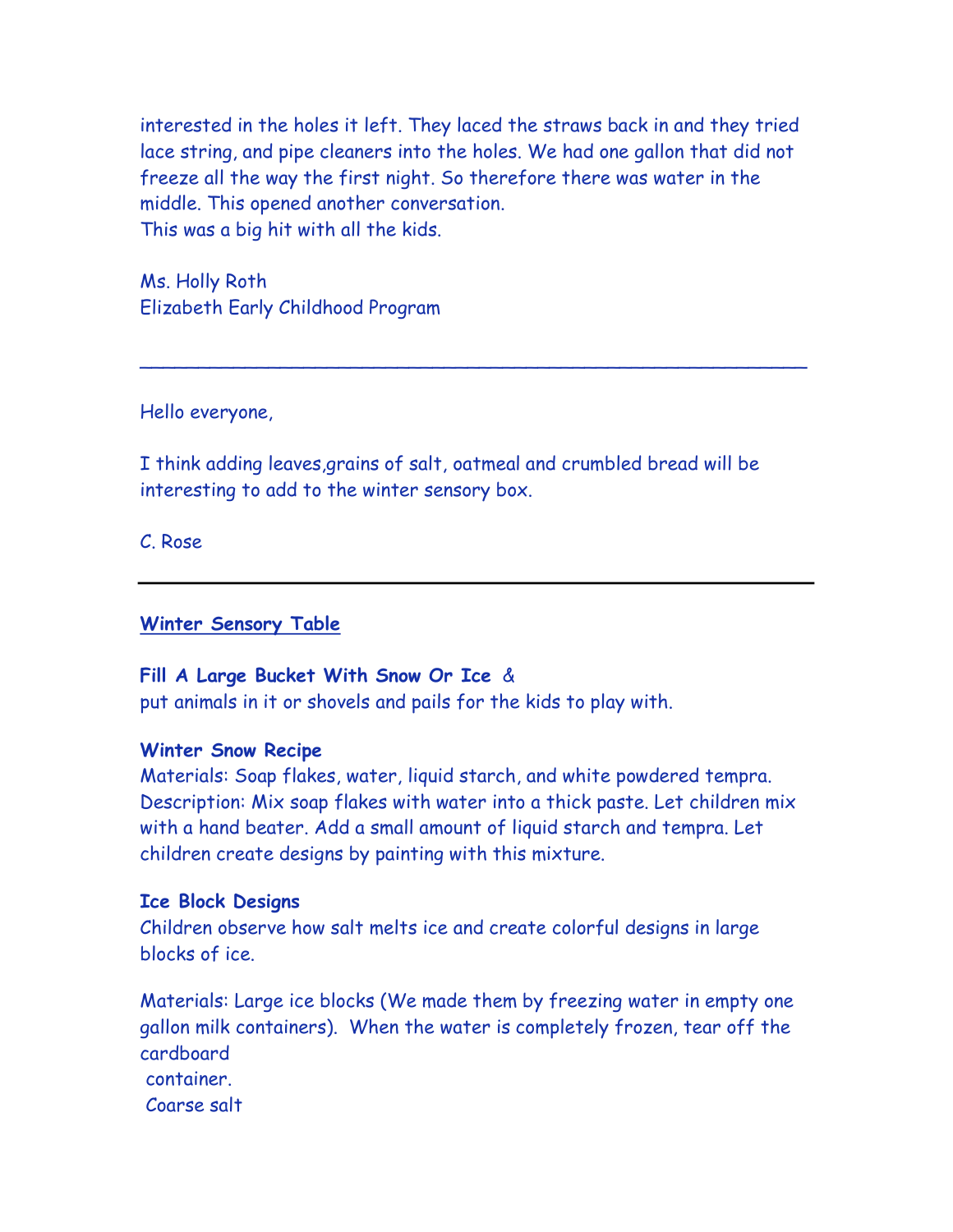# Food coloring Eye droppers

# Description:

- 1. Place ice blocks on trays covered with several layers of newspaper.
- 2. Children sprinkle coarse salt on top of the ice blocks.
- 3. Children drip various colors of food coloring on top of the ice block.
- 4. Tunnels of color are created as the salt melts through the ice block.

5. Put the colorful ice blocks outside. If it's cold enough, they should stay frozen for several days. Children can continue to examine the melting process during outdoor play.

Comments: If possible, give each child his or her own block of ice. They love watching the changes that occur as the blocks melt away!

## **Snow Painting**

Need empty spray bottles. Fill them with water and add a few drops of food coloring (or washable tempera powder paint). Put rubber dishwashing gloves over your child's mittens and let your child spray art onto the snow. Play outdoor Pictionary or Tic-Tac-Toe. Can you figure out the drawings? Can you write letters?

## **Ice Melt**

Only requires ice cubes, a plate, a towel and curiosity. Let your child discover, feel and describe the melting process. For an older child you can tell him about the process of warm air turning the ice into water. When the melting is over, don't forget to take your child a step further in the experiment: What will happen if you put the plate back into the freezer? What if you added a few drops of food coloring? Paint? You can also make Popsicles for this experiment and then let your child enjoy a frozen treat. Who said Popsicles were only for summertime?

\_\_\_\_\_\_\_\_\_\_\_\_\_\_\_\_\_\_\_\_\_\_\_\_\_\_\_\_\_\_\_\_\_\_\_\_\_\_\_\_\_\_\_\_\_\_\_\_\_\_\_\_\_\_\_\_\_

From Little Hands Home Day Care

Kincardine, Ontario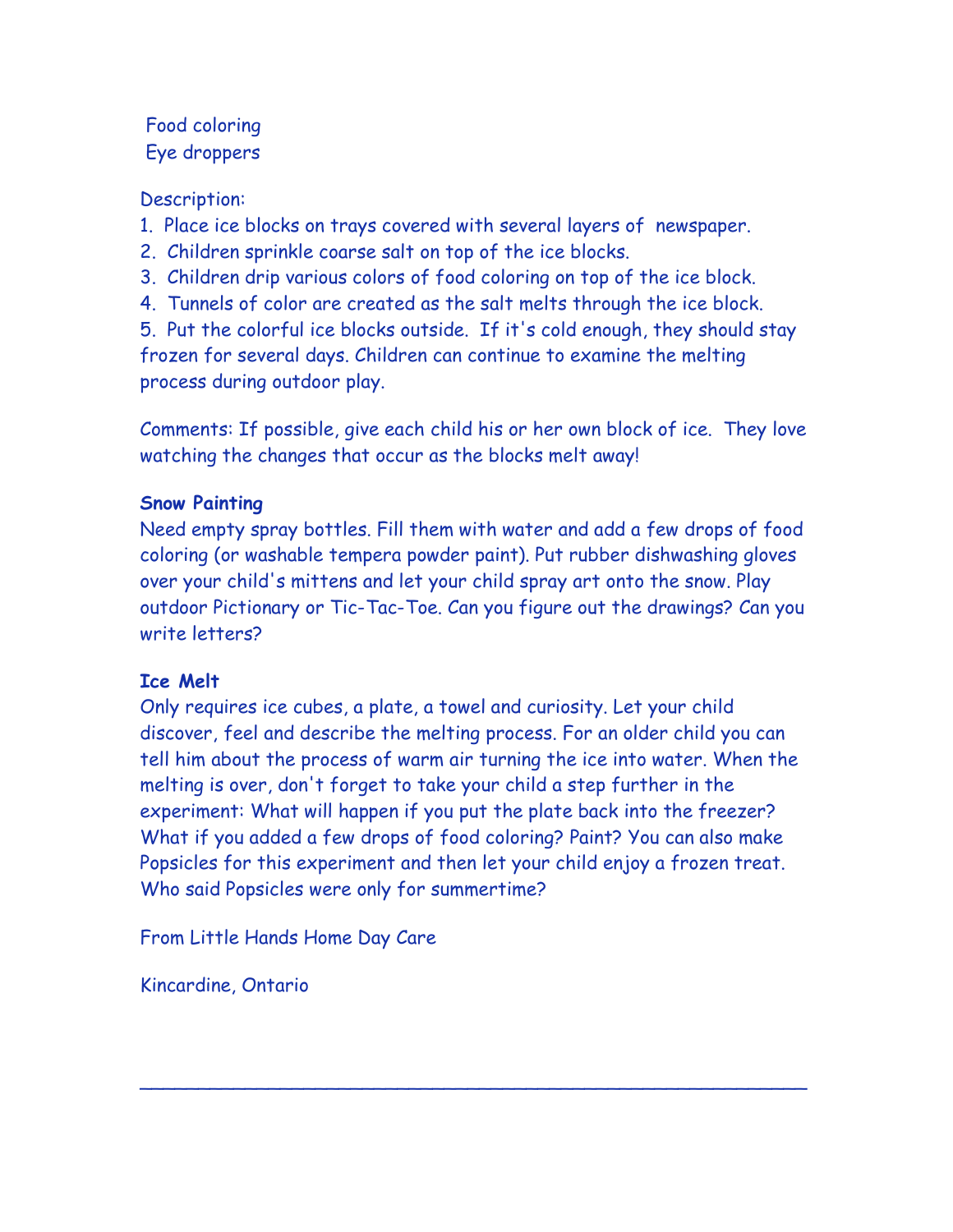One sensory thing I use during the winter is when we talk about polar bears living on the ice cap. I make ice balloons. Fill a balloon with water, freeze and the when frozen, take out, put into a tray, remove the balloon and allow the children to observe, touch and encourage them to talk about what is happening. Lots of language - melting, frozen, dissolving, changing, crystals, patterns in the ice. It's wonderful. Try it I'm sure the children will enjoy just as much as the adults.

Kinest regards

Jean Dobson, England

Haven't done one but what about putting water in the table and setting it out on a cold night. They could see how the water turned to ice then the next day check the ice and see how it turns back to water.

\_\_\_\_\_\_\_\_\_\_\_\_\_\_\_\_\_\_\_\_\_\_\_\_\_\_\_\_\_\_\_\_\_\_\_\_\_\_\_\_\_\_\_\_\_\_\_\_\_\_\_\_\_\_\_\_\_

\_\_\_\_\_\_\_\_\_\_\_\_\_\_\_\_\_\_\_\_\_\_\_\_\_\_\_\_\_\_\_\_\_\_\_\_\_\_\_\_\_\_\_\_\_\_\_\_\_\_\_\_\_\_\_\_\_

Sailor Nancy

1) I have taken different plastic containers, filled them with water, and stuck them in the freezer overnight. I collect plastic penguins and polar bears, fill the sensory table with water, put the penguins and polar bears in and add the ice from the containers to the table as "ice bergs." It gets a little chilly!

2) I have cut out flat pieces of styrofoam, added water and penguins/polar bears to the table, and float the cut out styrofoam as ice or ice bergs.

\_\_\_\_\_\_\_\_\_\_\_\_\_\_\_\_\_\_\_\_\_\_\_\_\_\_\_\_\_\_\_\_\_\_\_\_\_\_\_\_\_\_\_\_\_\_\_\_\_\_\_\_\_\_\_\_\_

3) Hot Chocolate (not tooo hot!)

VWgirl42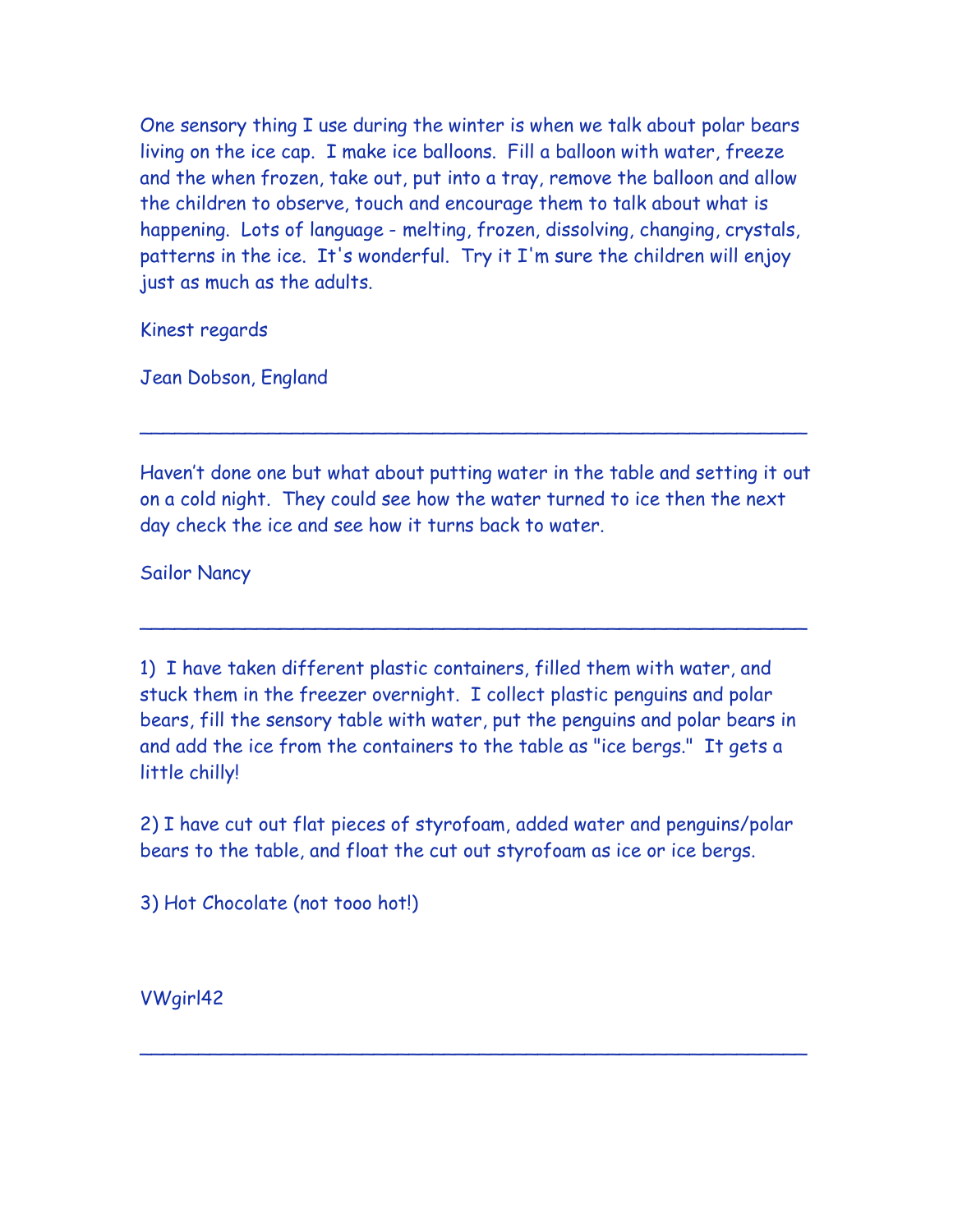Hi Shelley,

I always jused the packing peanuts. The kids like them & they are free if you save them from packages you receive.

\_\_\_\_\_\_\_\_\_\_\_\_\_\_\_\_\_\_\_\_\_\_\_\_\_\_\_\_\_\_\_\_\_\_\_\_\_\_\_\_\_\_\_\_\_\_\_\_\_\_\_\_\_\_\_\_\_

\_\_\_\_\_\_\_\_\_\_\_\_\_\_\_\_\_\_\_\_\_\_\_\_\_\_\_\_\_\_\_\_\_\_\_\_\_\_\_\_\_\_\_\_\_\_\_\_\_\_\_\_\_\_\_\_\_

\_\_\_\_\_\_\_\_\_\_\_\_\_\_\_\_\_\_\_\_\_\_\_\_\_\_\_\_\_\_\_\_\_\_\_\_\_\_\_\_\_\_\_\_\_\_\_\_\_\_\_\_\_\_\_\_\_

Barb Lunsford

Water with ice cubes - sometimes I color the ice cubes food dye

Lynn

Oh my what a topic!! Let's see:

\*Penguins/ winter animals in shaving cream

\*Laminated snowflakes in shaving cream

\*Foam snowflakes

\*White packing peanuts with gloves, animals, etc.

Heather Tate

Sand and Water Table Ideas: (All, except taste)

- Add a little food coloring to water
- Add plastic ducks with water to the sand and water table.

- For older children (over 3) place broken dried eggshells in the sand and water table.

- Supply the children with different colors of plastic Easter grass for a tactile experience.

- Add food coloring and soap to the water
- supply the children with colored pasta noodles or rice
- Add Shaving cream
- Add ice or snow to water
- Add ice or snow
- Add warm water in one section and cool water in another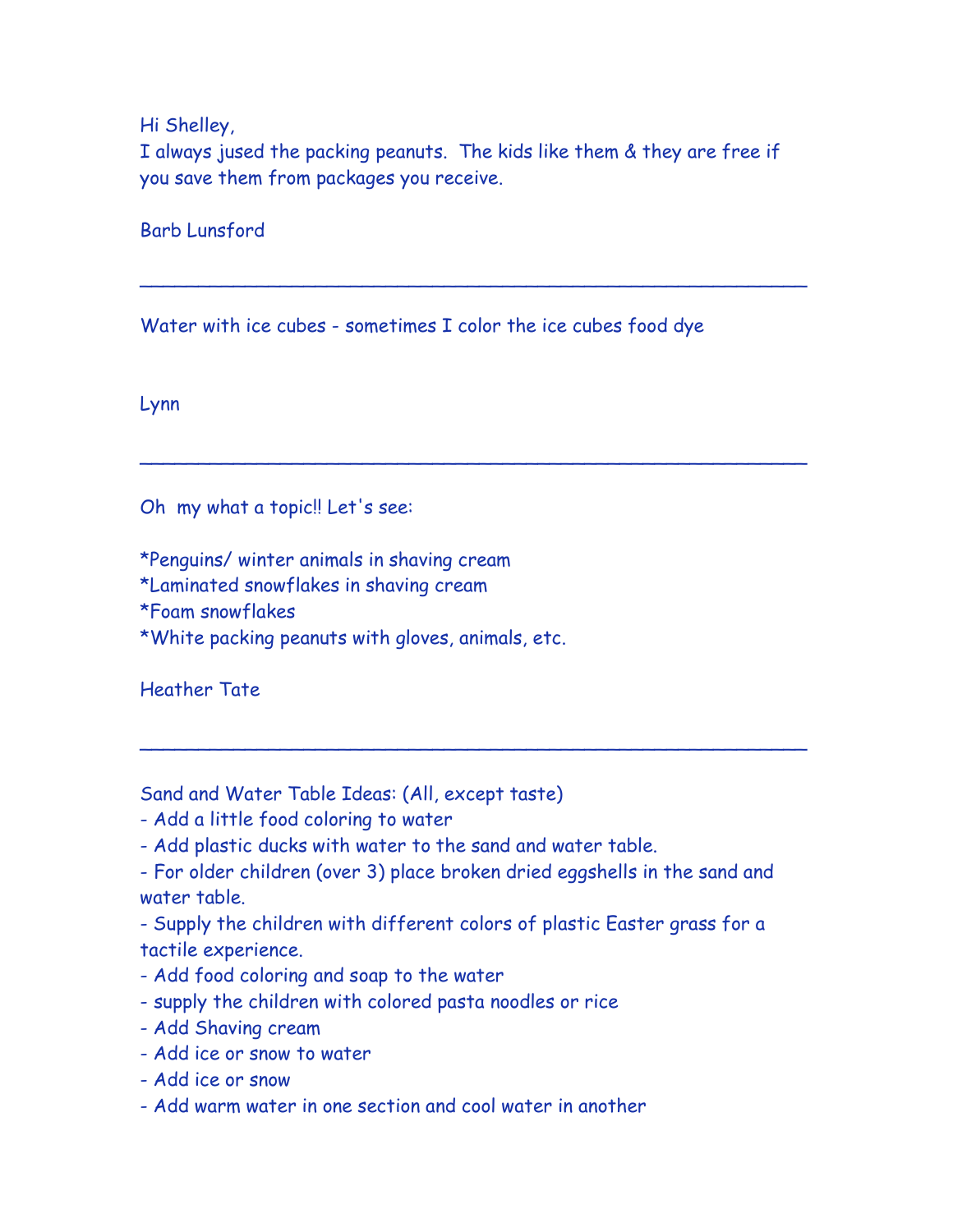- Add leaves
- Add beans
- Add dirt
- Add feathers
- Add Pine Cones
- Add a little kool aid to the water
- Add goop

Sharon Vietmeier

Hello!

Right now I am using a combination of table salt, rock salt and iridescent glitter for the my winter sensory table.

\_\_\_\_\_\_\_\_\_\_\_\_\_\_\_\_\_\_\_\_\_\_\_\_\_\_\_\_\_\_\_\_\_\_\_\_\_\_\_\_\_\_\_\_\_\_\_\_\_\_\_\_\_\_\_\_\_

\_\_\_\_\_\_\_\_\_\_\_\_\_\_\_\_\_\_\_\_\_\_\_\_\_\_\_\_\_\_\_\_\_\_\_\_\_\_\_\_\_\_\_\_\_\_\_\_\_\_\_\_\_\_\_\_\_

\_\_\_\_\_\_\_\_\_\_\_\_\_\_\_\_\_\_\_\_\_\_\_\_\_\_\_\_\_\_\_\_\_\_\_\_\_\_\_\_\_\_\_\_\_\_\_\_\_\_\_\_\_\_\_\_\_

Heather

Hi,

I use styrofoam peanuts.

Debra Vinton